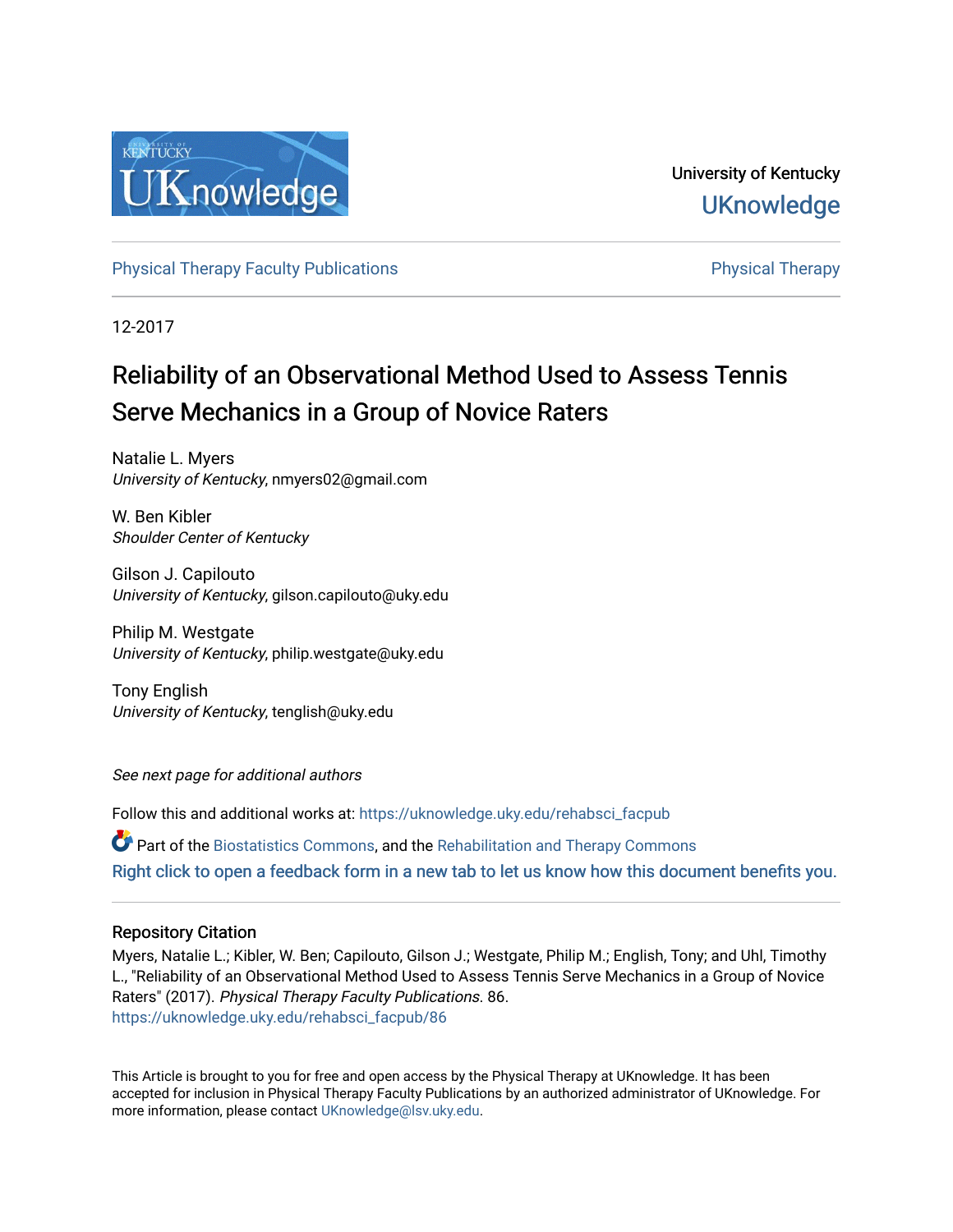# Reliability of an Observational Method Used to Assess Tennis Serve Mechanics in a Group of Novice Raters

# Notes/Citation Information

Published in Journal of Medicine and Science in Tennis, v. 22, no. 3, p. 6-12.

© 2017 Society of Tennis Medicine and Science

The copyright holder has granted the permission for posting the article here.

## Authors

Natalie L. Myers, W. Ben Kibler, Gilson J. Capilouto, Philip M. Westgate, Tony English, and Timothy L. Uhl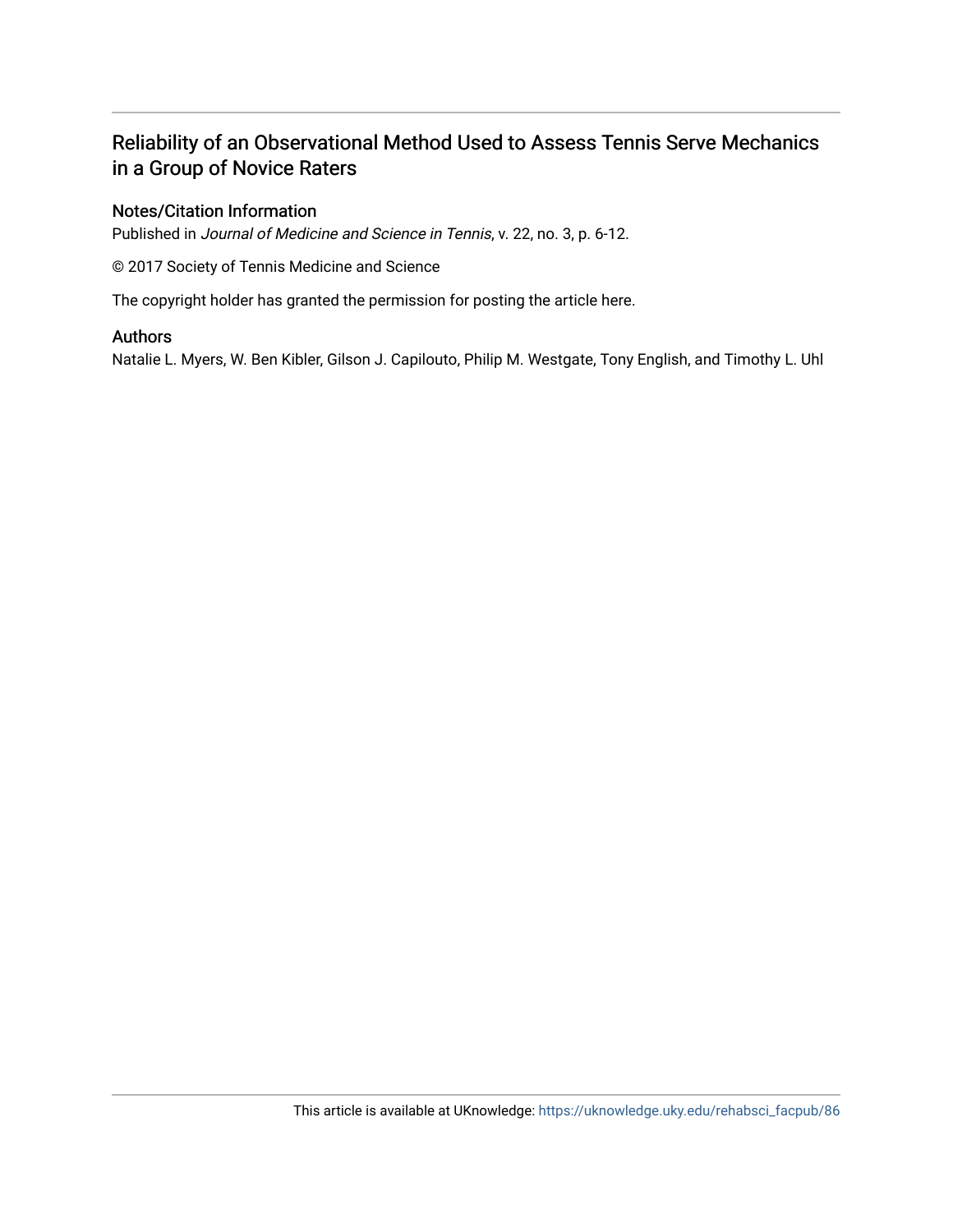# **Reliability of an Observational Method Used to Assess Tennis Serve Mechanics in a Group of Novice Raters**

**Natalie L. Myers PhD, ATC, PES W. Ben Kibler MD, FACSM Gilson J. Capilouto PhD, FASHA**

# **Philip Westgate, PhD Tony English, PhD, PT Tim L. Uhl PhD, ATC, PT, FNATA**

#### **ABSTRACT**

**Background:** *Previous research has developed an observational tennis serve analysis (OTSA) tool to assess serve mechanics. The OTSA has displayed substantial agreement between the two health care professionals that developed the tool; however, it is currently unknown if the OTSA is reliable when administered by novice users.*

**Purpose:** *The purpose of this investigation was to determine if reliability for the OTSA could be established in novice users via an interactive classroom training session.*

**Methods:** *Eight observers underwent a classroom instructional training protocol highlighting the OTSA. Following training, observers participated in two different rating sessions approximately a week apart. Each observer independently viewed 16 non-professional tennis players performing a first serve. All* 

*observers were asked to rate the tennis serve using the OTSA. Both intra and inter-observer reliability were determined using Kappa coefficients.* 

**Results:** *Kappa coefficients for intra and inter-observer agreement ranged from 0.09 to 0.83 depending on the body position. A majority of all body positions yeilded moderate agreement and higher.* 

**Conclusion:** *This study suggests that the majority of components associated with the OTSA are reliable and can be taught to novice users via a classroom training session.* 

**Key** *Words: tennis serve, observational analysis, reliability analysis*

#### **INTRODUCTION**

he tennis serve is the most predominant stroke during the service game and is thought to be the most important shot as it initiates the start of each point.<sup>1</sup> The serve is used as a weapon to dictate the point between two opponents. The execution of a perfect serve involves dynamic function of the

entire kinetic chain. It requires a sequence of coordinated movements that requires the transfer of energy from the lower limbs to the upper limbs in a period lasting approximately 1 second.<sup>2</sup> As such, serve speeds in an elite population may reach up to 100 miles per hour with rotational velocities and torques about the Glenohumeral joint reaching up to 2420°/sec and approximately 55Nm/BW\*H respectively, depending on the phase of motion.<sup>2-4</sup> Biomechanical alterations throughout the kinetic chain have been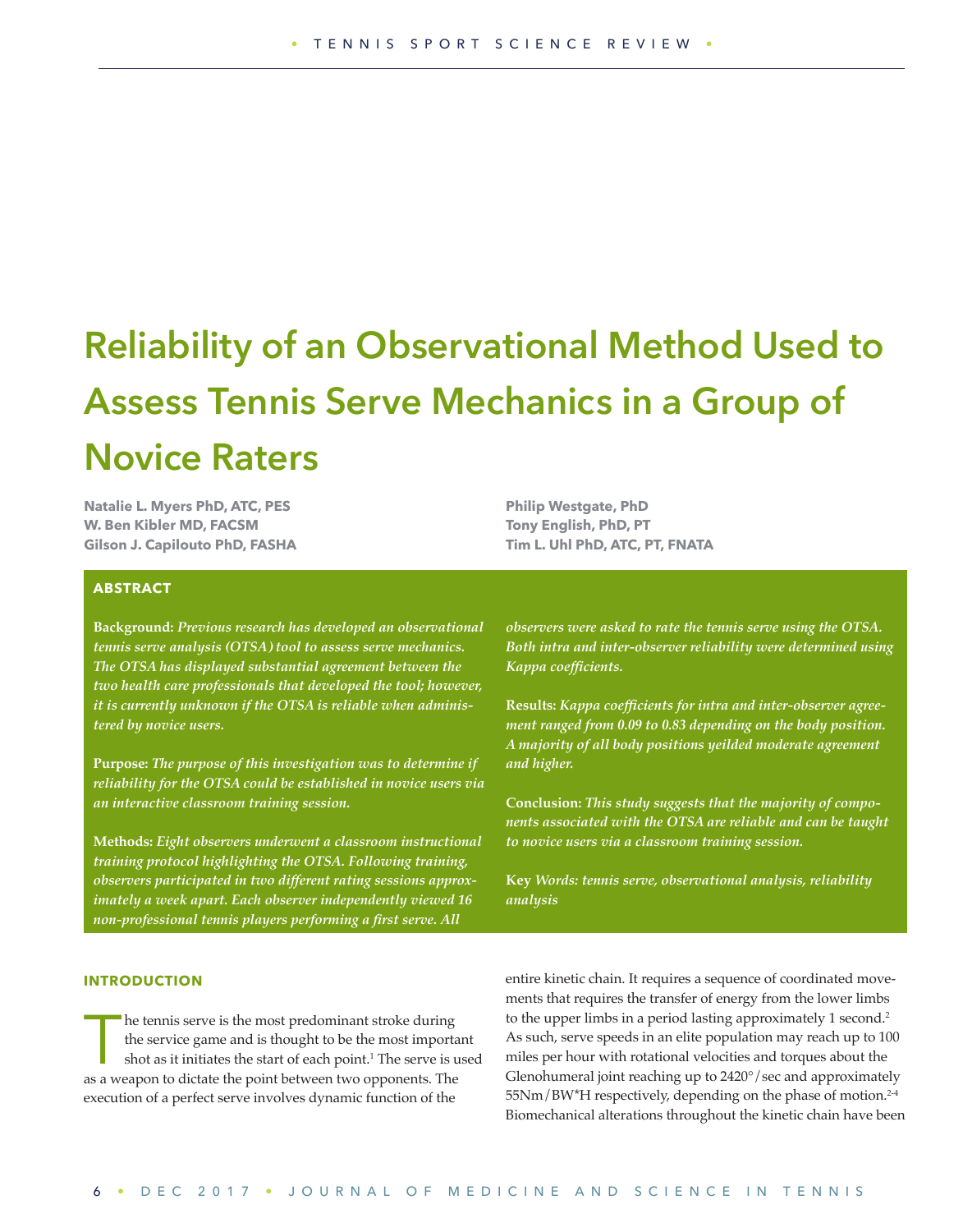discovered between players with and without shoulder pathology using three dimensional (3D) motion analysis. Martin et al,<sup>5</sup> followed male tennis players for two seasons, and found that players who went on to sustain a shoulder injury demonstrated larger upper extremity joint kinetics, and decreased ball velocities compared to those who were injury free. This study indicates that the evaluation of tennis serve mechanics is important to potentially reduce injury risk.5 However, access to 3D equipment is not always feasible for all coaches and health care professionals (HCP). Consequently, a field based method was developed to assess joint position and motion during the serve<sup>6</sup> that may eventually allow coaches and HCPs to evaluate mechanics for potential injury risk and performance flaws in the absence of expensive equipment.

Researchers investigating the biomechanical demands of the tennis serve most often utilize traditional three-dimensional motion analysis capture. The use of 3D motion capture is the gold standard in movement analysis;7 however, the technology has limitations. Motion capture is costly, time consuming, and cannot be easily transported or utilized on court.<sup>8-10</sup> Thus, a field based method would offer an alternative for coaches and HCPs to evaluate tennis serve mechanics with the goal of improving performance and potentially diminishing injury risk. Such a tool would provide a cost-effective means of offering feedback to players on good and poor positioning during the service motion, so they could consider strategies to improve poor positioning. To that end, the Women's Tennis Association (WTA) and the Shoulder Center of Kentucky developed the observational tennis serve analysis (OTSA) tool for on court assessment of serve mechanics without the need for expensive laboratory equipment.<sup>6</sup>

The OTSA assesses key body positions and motions throughout the kinetic chain. The inter-observer reliability of the OTSA has been previously tested.6 Reliability of the OTSA ranged from Kappas (K) between 0.36-1.0, with the majority of the body positions displaying substantial reliability ( $K > 0.61$ ). These Kappa results suggest an acceptable agreement between the two health care professionals that created the OTSA. While these results are valuable, the tools external validity is lacking; more specifically, it is difficult to determine if this method could be used by coaches and health care professionals unfamiliar with the observational method.

Previous research investigating the reliability of observational methods of movement patterns have determined that an educational training session is imperative to yield superior reliability between novice raters. Self-instruction slide presentations and instructional compact discs have yielded moderate to excellent reliability when used in studies detecting scapular dyskinesis and knee valgus motion, respectively.11,12 While self-instruction has been generally successful, other authors have suggested that incorporating more intensive training programs such as interactive classroom design, might also be useful.<sup>13</sup>

Therefore, the purpose of this study was to determine if reliability for the OTSA could be established in novice users via an interactive classroom training session. It was hypothesized that the reliability for all novice users (tennis coaches and HCPs) would be moderate (Kappa ≥ 0.41) or higher for the majority of body positions associated with the OTSA.

#### **METHODS**

The University of Kentucky Institutional Review Board approved this study. Eight observers were recruited from a sample of convenience and underwent an OTSA classroom instructional training protocol along with two OTSA rating sessions. The observers viewed videos of 33 non-professional tennis players performing a first serve. The observers included 4 tennis coaches and 4 HCPS. Of the 4 coaches, 2 were high school (64 years of combined experience) and 2 were tennis professionals (21 years of combined experience). Of the HCPs, 2 were athletic trainers (combined 17 years of experience) and 2 were physical therapists (combined 16 years of experience). Tennis coaches were included if they were actively coaching at the recreational, high school, or college level. Retired coaches were able to participate if they had tennis coaching experience lasting longer than 10 years. HCPs were included it they were a certified athletic trainers (ATC) or licensed physical therapist (PT). Each player in the video was verbally informed of the study and voluntarily signed an informed consent form if over the age of 18 or assent form if under the age of 18.

#### **OBSERVATIONAL TENNIS SERVE ANALYSIS (OTSA) TOOL**

Players' serves were captured using two digital cameras. The first camera was positioned anteriorly to the participant, 20 feet from the baseline "T" of the court at a 20° angle. The second was positioned posterolaterally to the participant, 14 feet from the baseline "T" of the court at a 45° angle.<sup>6</sup>

The OTSA has nine components. The first eight components are evaluated at maximal knee flexion while the last motion is assessed during the entire service motion. The first eight components are defined as nodes, and represent a body position at a specific joint. The nodes were compiled through 3D motion analysis studies.<sup>4,5,14-20</sup> The OTSA is accompanied by operational definitions that describe what is considered "good' and "bad" mechanics for each of the nine components (*Table 1*). For this study, the operational definition for node two and seven were altered in hopes of eliciting improved reliability from the original study.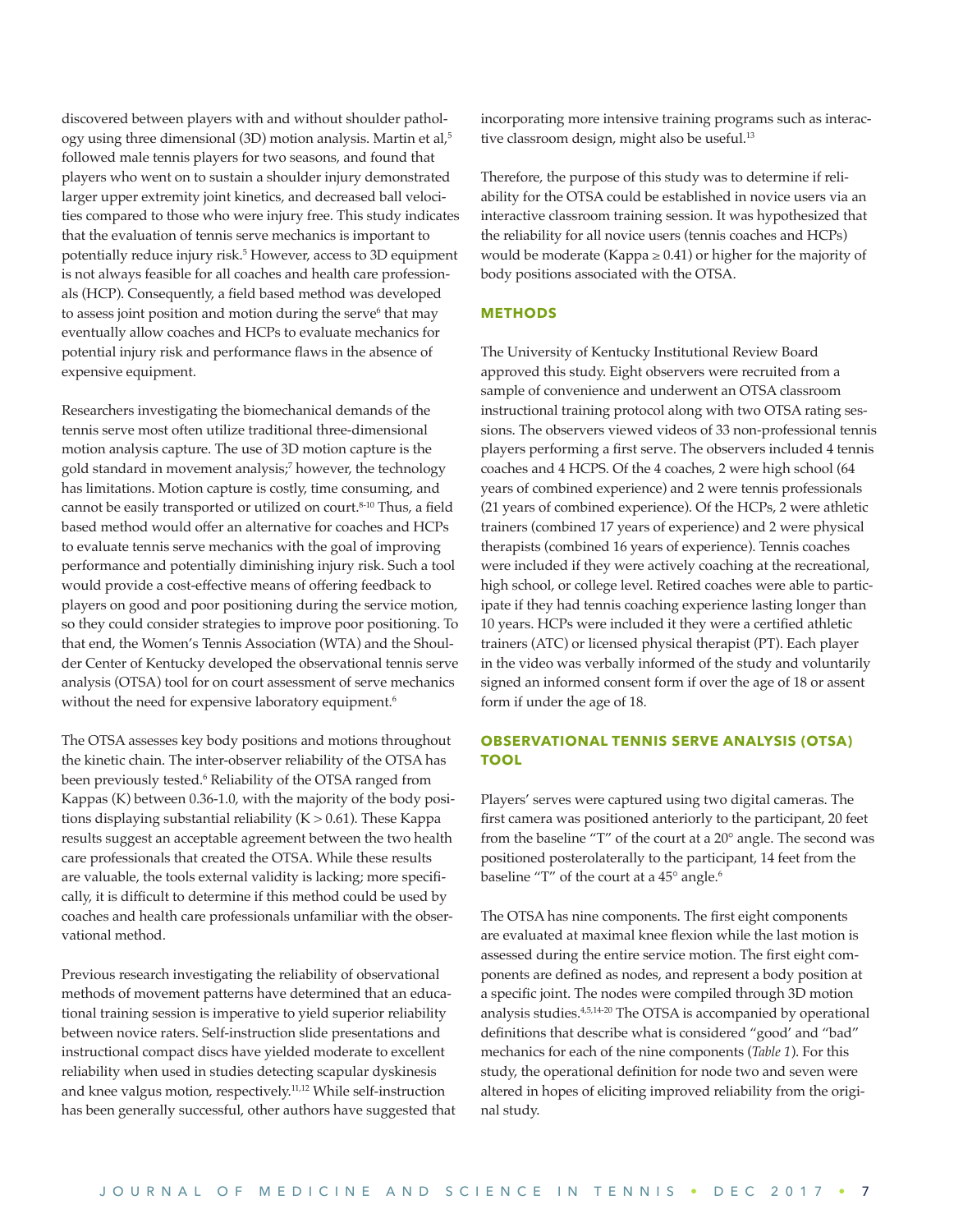### *Table 1*. Observational Tennis Serve Analysis Tool Grading Scale

|                             | <b>Efficient Mechanics</b>                                                       | <b>Picture of Good</b><br><b>Mechanics</b> | <b>Inefficient Mechanics</b>                                                     | <b>Picture of Bad</b><br><b>Mechanics</b> |
|-----------------------------|----------------------------------------------------------------------------------|--------------------------------------------|----------------------------------------------------------------------------------|-------------------------------------------|
| Node 1: Foot                | Good: Back foot stays behind front foot                                          |                                            | Bad: Back foot stays in front of front foot                                      |                                           |
|                             |                                                                                  |                                            |                                                                                  |                                           |
| Node 2: Knee                | Good: Substantial knee bend (both knees<br>bend $>15^\circ$                      |                                            | Bad: None to minimal knee bend (both<br>knees bend less than or equal to 15°     |                                           |
| Node 3: Counterhip Rotation | Good: The hip on back side is rotating<br>away from the net                      |                                            | Bad: The hip on back side is not rotating<br>away from the net                   |                                           |
| Node 4: Posterior hip tilt  | Good: The hip on back side is dropping<br>towards the ground                     |                                            | Bad: The hip on back side is not<br>dropping towards the ground                  |                                           |
| Node 5: Hip Lean            | Good: The hip on front side is not leaning<br>forward towards the net            |                                            | Bad: The hip on front side is leaning<br>forward towards the net                 |                                           |
| Node 6: X-Angle             | Good: The shoulder rotate past the hips<br>$\sqrt{(x\text{-angle}} = 30^\circ$ ) |                                            | Shoulders don't rotate behind the hips<br>Bad: the x-angle is less than 30°      |                                           |
|                             |                                                                                  |                                            | Shoulders rotate too far behind the hips<br>Bad: the x-angle is greater than 30° |                                           |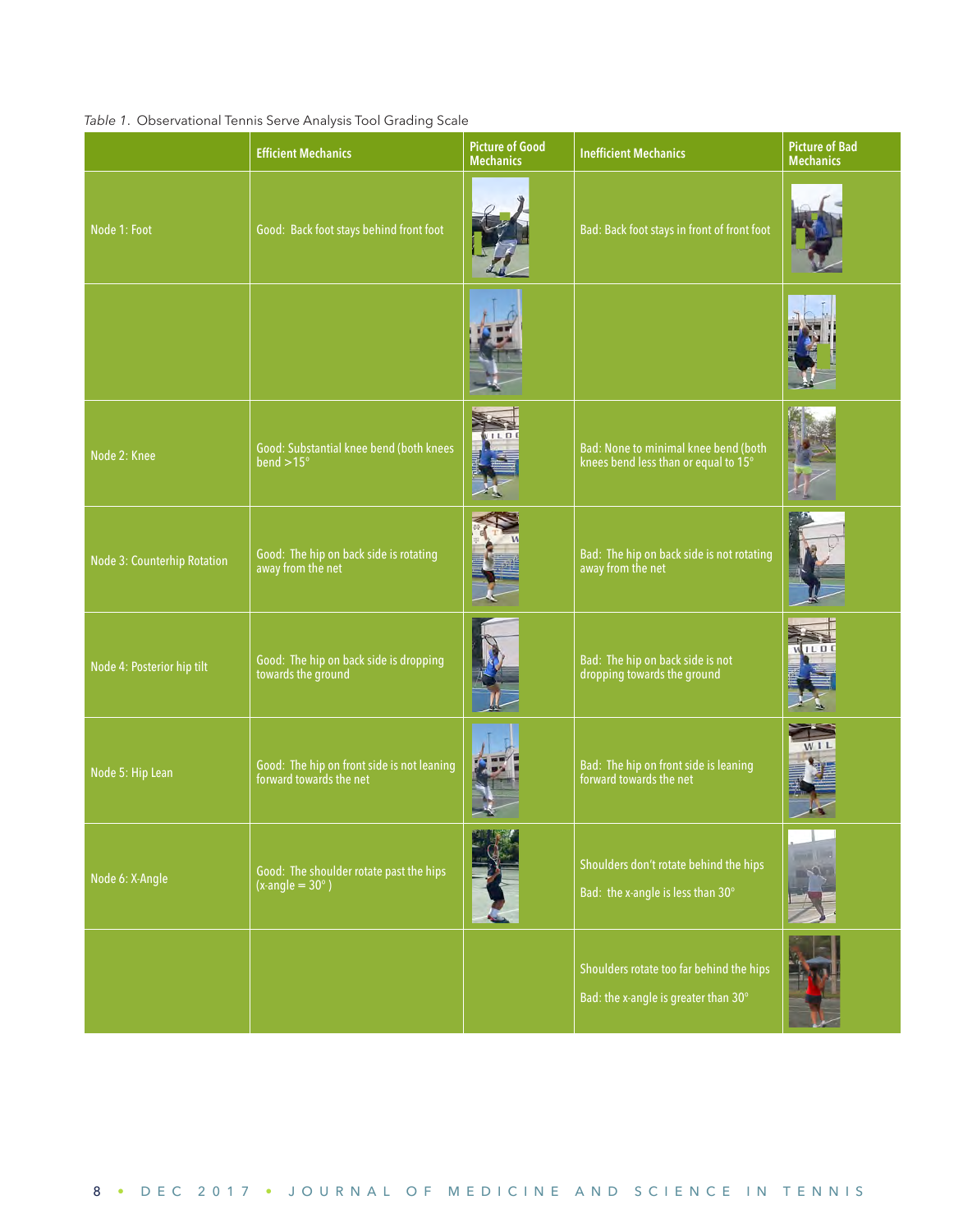| Node 7: Trunk                                                                 | Good: Trunk rotation around a vertical<br>axis                                                                                                              |                                                                                        | Bad: No trunk rotation around a vertical<br>axis                                  |                                                                                     |
|-------------------------------------------------------------------------------|-------------------------------------------------------------------------------------------------------------------------------------------------------------|----------------------------------------------------------------------------------------|-----------------------------------------------------------------------------------|-------------------------------------------------------------------------------------|
| Node 8: Arm                                                                   | Good: Shoulder in line with the plane of<br>scapula                                                                                                         | W <sub>1</sub>                                                                         | Bad: Hypercocking - shoulder behind<br>plane of scapula                           |                                                                                     |
|                                                                               |                                                                                                                                                             |                                                                                        | Hypococking - shoulder in front of plane<br>of scapula                            |                                                                                     |
| <b>Assessment of Motion 9:</b><br><b>Composite Motion of Kinetic</b><br>Chain | Good: Used knee flexion and back leg<br>drive to maximize ground reaction forces<br>that push the body upward from the<br>cocking position into ball impact | Picture represents<br>end stage of<br>motion (motion<br>to be assessed<br>dynamically) | Bad: Use trunk muscles to pull the trunk<br>and arm from cocking into ball impact | Picture represents<br>end stage of motion<br>(motion to be<br>assessed dynamically) |

\*Note: Evaluate nodes 1—8 at maximum knee bend. Composite motion of kinetic chain should be evaluated throughout entire motion.

Copyright © WTA Tour Inc., The Shoulder Center of Kentucky. All Rights Reserved

#### **PROCEDURES**

The lead author (NM) led the classroom instructional training session. Scheduling conflicts prohibited three coaches from attending the initial session, they were given the identical training session on a different day. The training session took place in a typical conference style room and included an hour and fifteen-minute interactive PowerPoint presentation of the OTSA tool followed by an initial rating session. The training session included background information on the development of the OTSA, information regarding the significance of the analysis method, detailed rating instructions, practice rating session for each individual node using picture and video examples from 17 player videos, and a final video assessment using the OTSA to grade tennis serve mechanics. To participate in the rating session, coaches and HCPs had to receive a 75% or better on the final assessment; all observers met the criteria. Observers were encouraged to ask questions and were permitted to share their decisions during the practice session. Any disagreement between the observers was discussed until a consensus could be reached.

The first rating session lasted approximately one hour and commenced once all observed felt confident with the instructions.

Sixteen individual player videos were projected, different from those used in the instructional training session, onto a screen in the same conference room as the training session. Each video captured 1 service trial, and observers were asked to grade the trial using a standardized score sheet. The score sheet allowed observers to categorize each node in a binomial format as either "good" or "bad." Each player video was identically edited to result in three different parts in the following order: 1) the observers were presented with an anterior view of the service motion and promoted to evaluate node 1 (5 second freeze frame at maximum knee bend); 2) from the posterior view observers had one minute to evaluate nodes 2-8 (video was freeze framed at maximum knee bend); and, 3) from the posterior view observers had 10 seconds to evaluate the composite motion of the kinetic chain (motion 9) while viewing a slow motion video of the entire serve.

Observers were given the following instructions prior to the start of the rating session: 1) observers could request multiple viewings, and 2) observers could not share their ratings or make any comments. To evaluate intra-observer reliability, observers were provided with a Universal Serial Bus (USB) drive to view the videos on their own computers. Observers assessed the same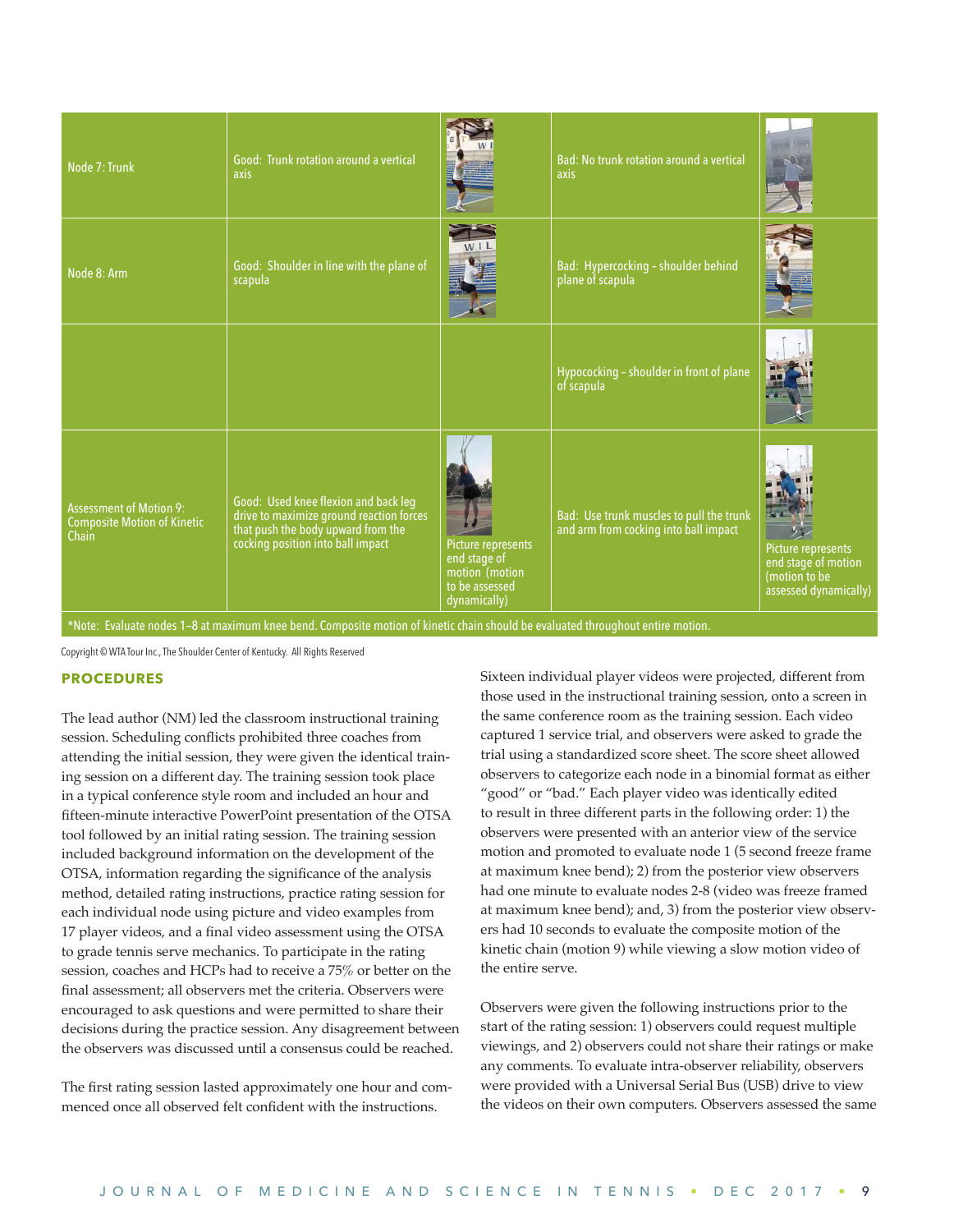video footage one week later (range 7-22 days) to reduce the likelihood observers would remember their initial scores. The videos in the second viewing were presented in a different order from the first rating session. Each observer had access to a printed document that identified the operational definitions and picture representations describing both "good" and "bad" mechanics for all nine components associated with the OTSA during the training session, and for the initial and follow-up rating sessions.

#### **STATISTICAL ANALYSIS**

Unweighted Kappa (K) coefficients were used to determine intra-observer between day reliability for each of the nine components.21 Fleiss's multi-rater Kappa coefficient was used to investigate inter-observer agreement on day 1 for all components of the OTSA. This statistic has been recommended for measuring agreement amount for two or more raters.22,23 The multi-rater K from day 2 was not reported; kappas between day 1 and day 2 for each node were similar as determined by a two-sample Wald test (p>0.05). All Fleiss multi-rater Kappas were generated using an online calculator.<sup>24</sup> For the purposes of this study, the following scale was used to determine the strength of agreement between two raters:  $\leq 0$  = poor agreement, .01-.20 = slight agreement, .21-.40 = fair agreement, .41-.60 = moderate agreement, .61-.80 = substantial agreement, and .81-1 = almost perfect agreement.25

#### **RESULTS**

#### **Intra-observer reliability**

The average kappa values among the 8 observers was moderate and higher for all 9 components of the OTSA (*Table 2*).

*Table 2*: Intra-observer reliability for each of the nine components of the OTSA

| <b>Nodes</b>   | <b>All 8 Observers</b> | <b>Kappa Interpretation</b>  |
|----------------|------------------------|------------------------------|
| 1              | $0.83 \pm 0.10$        | Almost perfect agreement     |
| $\overline{2}$ | $0.78 \pm 0.14$        | <b>Substantial agreement</b> |
| 3              | $0.73 \pm 0.15$        | Substantial agreement        |
| 4              | $0.61 \pm 0.22$        | <b>Substantial agreement</b> |
| 5              | $0.42 \pm 0.26$        | Moderate agreement           |
| 6              | $0.57 \pm 0.22$        | Moderate agreement           |
| $\overline{7}$ | $0.63 \pm 0.21$        | Substantial agreement        |
| 8              | $0.65 \pm 0.20$        | <b>Substantial agreement</b> |
| Motion 9       | $0.66 \pm 0.18$        | <b>Substantial agreement</b> |

Data represents the averaged kappa  $\pm$  standard error for all 8 observers for each node.

#### **Inter-observer reliability**

Multi-rater kappa values were moderate agreement or higher for 8 out of the 9 components between all 8 observers. Node 5 generated slight agreement among the novice users (*Table 3*).

| Table 3: Inter-observer reliability for each of the nine components |  |  |  |
|---------------------------------------------------------------------|--|--|--|
| of the OTSA                                                         |  |  |  |

| <b>Nodes</b>   | <b>All 8 Observers</b> | <b>Kappa Interpretation</b> |
|----------------|------------------------|-----------------------------|
|                | $0.64 \pm 0.047$       | Substantial agreement       |
| $\mathfrak{p}$ | $0.72 \pm 0.047$       | Substantial agreement       |
| 3              | $0.57 \pm 0.047$       | Moderate agreement          |
| 4              | $0.47 \pm 0.047$       | Moderate agreement          |
| 5              | $0.09 \pm 0.047$       | Slight agreement            |
| 6              | $0.49 \pm 0.047$       | Moderate agreement          |
| 17             | $0.62 \pm 0.047$       | Substantial agreement       |
| 8              | $0.43 \pm 0.047$       | Moderate agreement          |
| Motion 9       | $0.46 \pm 0.047$       | Moderate agreement          |

Data represents multi-rater kappa  $\pm$  standard error for all 8 observers for each node.

#### **DISCUSSION**

The purpose of this study was to determine if reliability for administering the OTSA could be established in a group of novice users via interactive classroom training. It was hypothesized that the reliability for all novice users (tennis coaches and HCPs) would be moderate (Kappa  $\geq$  0.41) or higher for the majority of body positions associated with the OTSA. Results support our research hypothesis; we found reliable assessment for the majority of nodes among novice users of the tool. Intra-observer reliability yielded higher kappa coefficients as compared to inter-observer reliability. Forward hip lean (node 5) was the weakest node for inter-observer reliability assessment, with values only reaching slight agreement.

Forward hip lean seems to be the most difficult node for both expert<sup>6</sup> and novice users to reliably judge. The initial study investigating the reliability of the OTSA among expert observers showed that forward hip lean generated the lowest kappa value  $(0.36)$  between the developers of the OTSA. $\degree$  Despite the low agreement, this node remained a component of the OTSA so the authors could determine if incorporating a classroom training session could possibly improve reliability. The fact that our training resulted in equally low agreement suggests forward hip lean (node 5) may need to be removed from the OTSA. Whether expert or novice, observers are not able to consistently agree on whether or not the front hip leans forward during maximal knee bend. A possible explanation might have been due to camera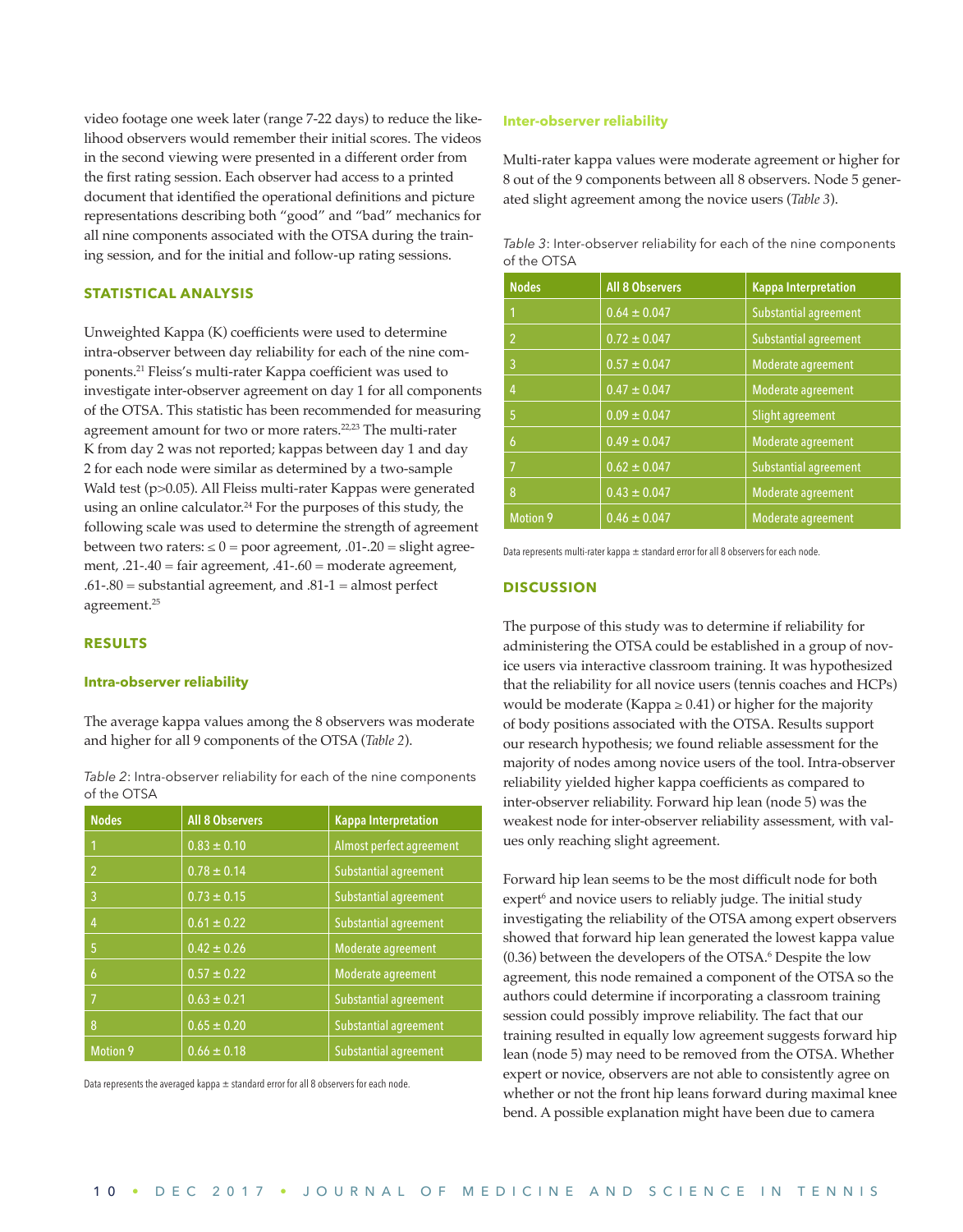positioning. Observers are asked to grade this particular node from a posterolateral vantage point which may not be optimal for visual assessment. Experimenting with other camera angles could improve reliability between multiple raters. Alternatively, better operationalization of what constitutes forward hip lean might be necessary to improve observer reliability.

Observational analysis of movement dates back to the early 1970s. Investigators found that experienced physical therapists agree on sagittal trunk and knee motion deviations during gait in adult hemiplegic patients with 93% accuracy.<sup>26</sup> Visual analysis is the most common approach to providing an estimation of kinematics, $8,27$  and is based on visual examination of a joint(s). Visual analysis can be implemented via live assessment or with a standard video recording device that enables slow motion and freeze frame capabilities.<sup>8</sup> Results from the current study are comparable to other previously published observational studies. Mackey et al.,<sup>28</sup> found K values ranging from 0.43-0.86 from video observational gait analysis in children with spastic diplegia. Children with spastic cerebral palsy have also been assessed using observational analysis with inter-observer reliability ranging between 0.59-0.79.29 Sport specific observational analyses have also shown to successfully identify correct and incorrect

freestyle biomechanics during swimming with K values ranging from 0.50-0.90.30

Though promising, the study had limitations. First, the sample size of observers was small and restricted to high school coaches and tennis professionals. Future research should include a variety of different coaches with different backgrounds to determine whether these factors contribute to the success of classroom training in assessing tennis serve mechanics. Second, reliability of the OTSA was only in the context of a classroom instructional training session. Future work is under way to determine if a web-based learning session yields comparable or even better reliability scores for OTSA administration.

#### **CONCLUSION**

Our findings suggest that the majority of components associated with the OTSA can be reliably taught to novice users via a classroom training session. Forward hip lean (node 5) appears difficult to assess reliably, and should be consider for removal from the final version of the tool if the suggested adaptations do not improve reliability in future studies. Our results confirm that the OTSA may be used by coaches and HCP to reliably assess tennis serve mechanics.

#### References

- 1.Johnson CD, McHugh MP. Performance demands of professional male tennis players. *Br J Sports Med*. 2006;40(8):696-699.
- 2.Abrams GD, Sheets AL, Andriacchi TP, Safran MR. Review of tennis serve motion analysis and the biomechanics of three serve types with implications for injury. *Sports Biomech*anics / International Society Of Biomechanics In Sports. 2011;10(4):378-390.
- 3.Fleisig GS, Nicholls R, Elliot BC, Escamilla RF. Kinematics used by world class tennis players to produce high-velocity serves. *Sports Biomech*anics. 2003;2(1):51-64.
- 4.Martin C, Bideau B, Ropars M, Delamarche P, Kulpa R. Upper limb joint kinetic analysis during tennis serve: Assessment of competitive level on efficiency and injury risks. *Scand J Med Sci Sports*. 2014;24(4):700-707.
- 5.Martin C, Kulpa R, Ropars M, Delamarche P, Bideau B. Identification of temporal pathomechanical factors during the tennis serve. *Med Sci Sports Exerc*. 2013;45(11):2113-2119.
- 6.Myers NL KW, Lamborn L, Smith BJ, English RA, Jacobs C, Uhl TL. Reliability and Validity of a Biomechanically Based Analysis Method for the Tennis Serve. *International Journal of Sport Phyiscal Therapy.* 2017;12(3):437.
- 7.Ford KR, Myer GD, Hewett TE. Reliability of landing 3D motion analysis: implications for longitudinal analyses. *Med Sci Sports Exerc*. 2007;39(11):2021-2028.
- 8.Ferrarello F, Bianchi VA, Baccini M, et al. Tools for observational gait analysis in patients with stroke: a systematic review. *Phys Ther.* 2013;93(12):1673-1685.
- 9.Krebs DE, Edelstein JE, Fishman S. Reliability of observational kinematic gait analysis. Phys Ther. 1985;65(7):1027-1033.
- 10.Martin K, Hoover D, Wagoner E, et al. Development and reliability of an observational gait analysis tool for children with Down syndrome. *Pediatr Phys Ther.* 2009;21(3):261-268.
- 11.McClure PW, Tate AR, Kareha S, Irwin D, Zlupko E. A clinical method for identifying scapular dyskinesis, part 1: reliability. *J Athl Train*. 2009;44:160-164.
- 12.Ekegren CL, Miller WC, Celebrini RG, Eng JJ, Macintyre DL. Reliability and validity of observational risk screening in evaluating dynamic knee valgus. *J Orthop Sports Phys Ther*. 2009;39(9):665-674.
- 13.Crossley KM, Zhang WJ, Schache AG, Bryant A, Cowan SM. Performance on the single-leg squat task indicates hip abductor muscle function. *Am J Sports Med*. 2011;39(4):866-873.
- 14.Elliott B, Fleisig G, Nicholls R, Escamilia R. Technique effects on upper limb loading in the tennis serve. Journal of science and medicine in sport / *Sports Med*i*cine Australia*. 2003;6(1):76-87.
- 15.Girard O, Micallef JP, Millet GP. Influence of restricted knee motion during the flat first serve in tennis. *J Strength Cond Res*. 2007;21(3):950-957.
- 16.Elliott B, Wood G. The biomechanics of the foot-up and foot-back tennis service techniques. Aust *J Sports Sci*. 1983;3(2):3-6.
- 17.Whiteside D, Elliott B, Lay B, Reid M. The effect of age on discrete kinematics of the elite female tennis serve. *J Appl Biomech*. 2013;29(5):573-582.
- 18.Reid M, Elliott B, Alderson J. Lower-limb coordination and shoulder joint mechanics in the tennis serve. *Med Sci Sports Exerc*. 2008;40(2):308-315.
- 19.Campbell A, Straker L, O'Sullivan P, Elliott B, Reid M. Lumbar loading in the elite adolescent tennis serve: link to low back pain. *Med Sci Sports Exerc*. 2013;45(8):1562-1568.
- 20.Bahamonde RE. Changes in angular momentum during the tennis serve. *J Sports Sci*. 2000;18(8):579-592.
- 21.Cohen J. A coefficient of agreement for nominal scales. *Educ Psych Meas*. 1960;20((1)):37-46.
- 22.Warrens MJ. Inequalities between multi-rater kappas. *Advances in Data Analysis and Classification*. 2010;4(4):271-286.
- 23.Fleiss JL. Measuring nominal scale agreement among many raters. *Psychol Bull.*  1971;76(5):378.
- 24.StatstoDO. Cohen's and Fleiss's Kappa for Ordinal Data Explained. 2016; https://www.statstodo.com/CohenFleissKappa\_Pgm.php. Accessed September 24th, 2016.